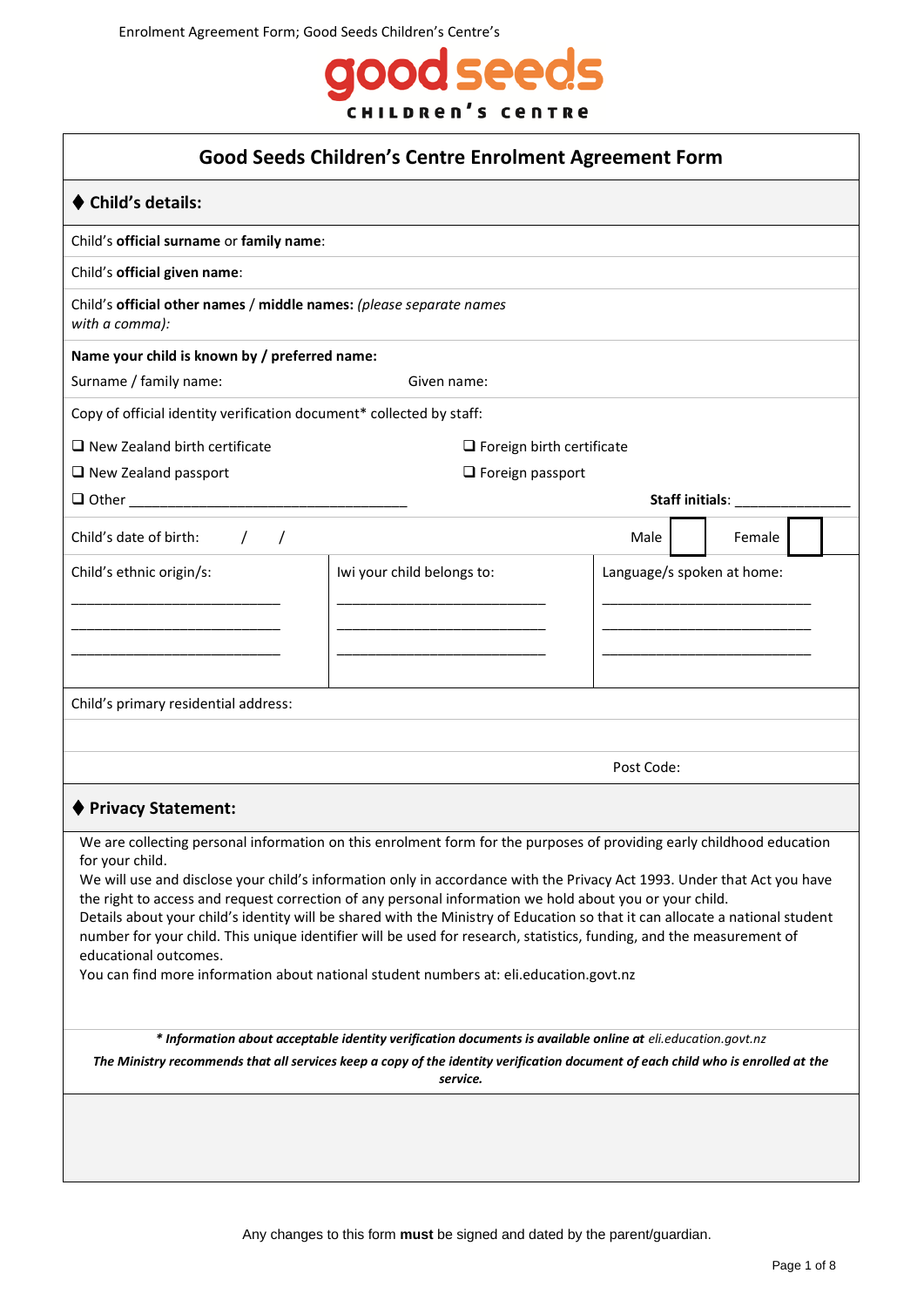## good seeds **CHILDREN'S CENTRE**

| <b>Parents / Guardians:</b> |                        |  |  |  |
|-----------------------------|------------------------|--|--|--|
| 1. Given names:             | 2. Given names:        |  |  |  |
| Surname / family name:      | Surname / family name: |  |  |  |
| Address:                    | Address:               |  |  |  |
| Post Code:                  | Post Code:             |  |  |  |
| Phone (Home):               | Phone (Home):          |  |  |  |
| Phone (Work):               | Phone (Work):          |  |  |  |
| Phone (Mobile):             | Phone (Mobile):        |  |  |  |
| Email:                      | Email:                 |  |  |  |
| Relationship to child:      | Relationship to child: |  |  |  |
| 3. Given names:             | 4. Given names:        |  |  |  |
| Surname / family name:      | Surname / family name: |  |  |  |
| Address:                    | Address:               |  |  |  |
| Post Code:                  | Post Code:             |  |  |  |
| Phone (Home):               | Phone (Home):          |  |  |  |
| Phone (Work):               | Phone (Work):          |  |  |  |
| Phone (Mobile):             | Phone (Mobile):        |  |  |  |
| Email:                      | Email:                 |  |  |  |
| Relationship to child:      | Relationship to child: |  |  |  |

| Additional person/s who can pick up your child: |                        |  |  |  |  |
|-------------------------------------------------|------------------------|--|--|--|--|
| Given names:                                    | <b>Given names:</b>    |  |  |  |  |
| Surname / family name:                          | Surname / family name: |  |  |  |  |
| Address:                                        | Address:               |  |  |  |  |
| Post Code:                                      | Post Code:             |  |  |  |  |
| Phone (Home):                                   | Phone (Home):          |  |  |  |  |
| Phone (Work):                                   | Phone (Work):          |  |  |  |  |

# **Custodial Statement**  Are there any custodial arrangements concerning your child? If **YES**, please give details of any custodial arrangements or court orders (a copy of any court order is required)

**Person/s who cannot pick up your child**: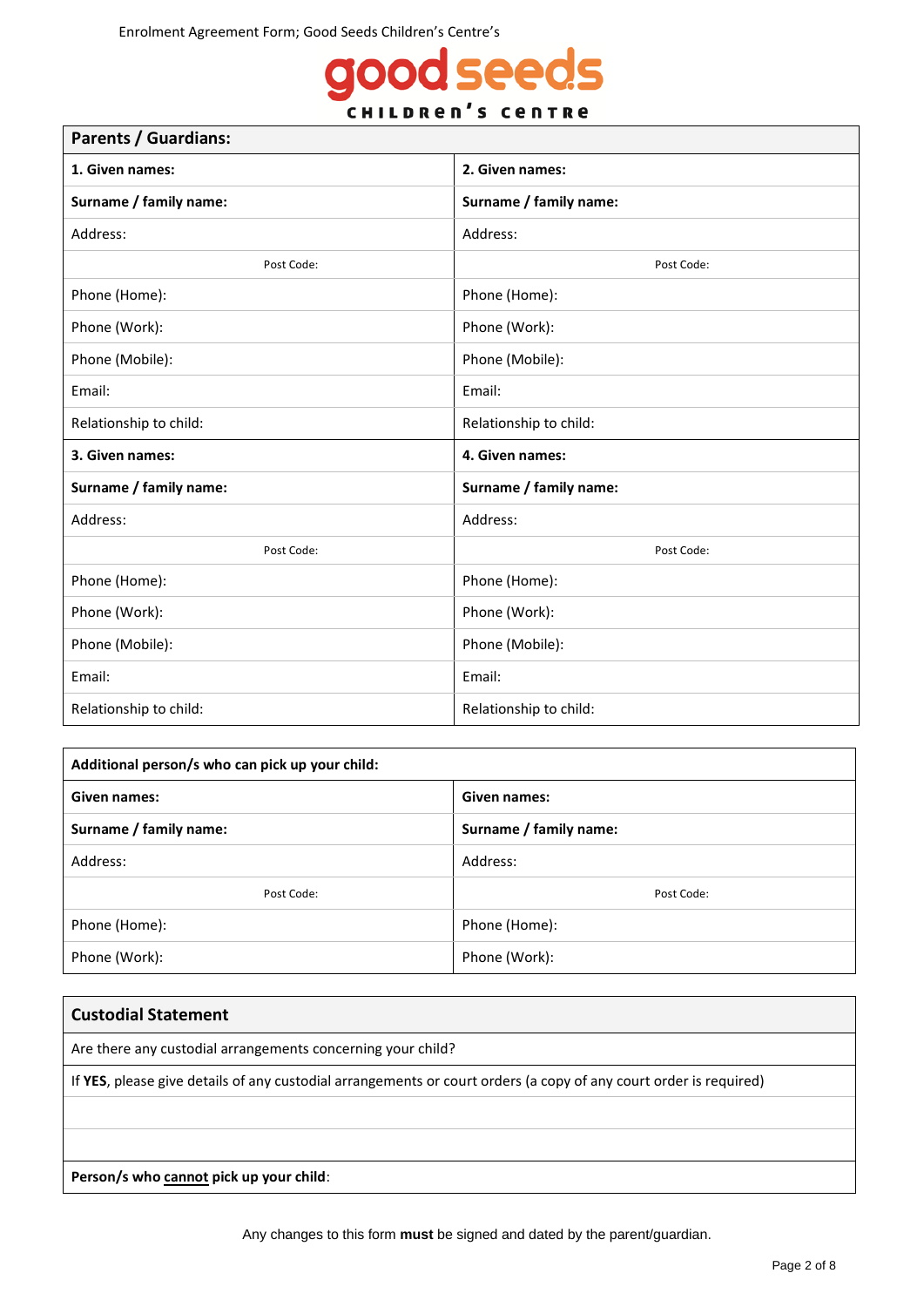# good seeds **CHILDREN'S CENTRE**

| Name:                                                       | Name:                  |  |  |
|-------------------------------------------------------------|------------------------|--|--|
| Name:                                                       | Name:                  |  |  |
| Additional Emergency Contacts (also able to pick up child): |                        |  |  |
| 1. Given names:                                             | 2. Given names:        |  |  |
| Surname / family name:                                      | Surname / family name: |  |  |
| Address:                                                    | Address:               |  |  |
| Post Code:                                                  | Post Code:             |  |  |
| Phone (Home):                                               | Phone (Home):          |  |  |
| Phone (Work):                                               | Phone (Work):          |  |  |
| Phone (Mobile):                                             | Phone (Mobile):        |  |  |
| Email:                                                      | Email:                 |  |  |
| 3. Given names:                                             | 4. Given names:        |  |  |
| Surname / family name:                                      | Surname / family name: |  |  |
| Address:                                                    | Address:               |  |  |
| Post Code:                                                  | Post Code:             |  |  |
| Phone (Home):                                               | Phone (Home):          |  |  |
| Phone (Work):                                               | Phone (Work):          |  |  |
| Phone (Mobile):                                             | Phone (Mobile):        |  |  |
| Email:                                                      | Email:                 |  |  |

| Child's doctor:         |        |  |  |  |  |  |
|-------------------------|--------|--|--|--|--|--|
| Name:                   | Phone: |  |  |  |  |  |
|                         |        |  |  |  |  |  |
| Name of medical centre: |        |  |  |  |  |  |
|                         |        |  |  |  |  |  |

| <b>Health</b>                                                 |          |     |    |  |
|---------------------------------------------------------------|----------|-----|----|--|
| Illness/allergies:                                            |          |     |    |  |
|                                                               |          |     |    |  |
| Is your child up-to-date with immunisations?                  | Tick One | Yes | No |  |
| (Please provide verification of all immunisations)            |          |     |    |  |
| For staff: Immunisation records sighted and details recorded: | Tick One | Yes | No |  |

Any changes to this form **must** be signed and dated by the parent/guardian.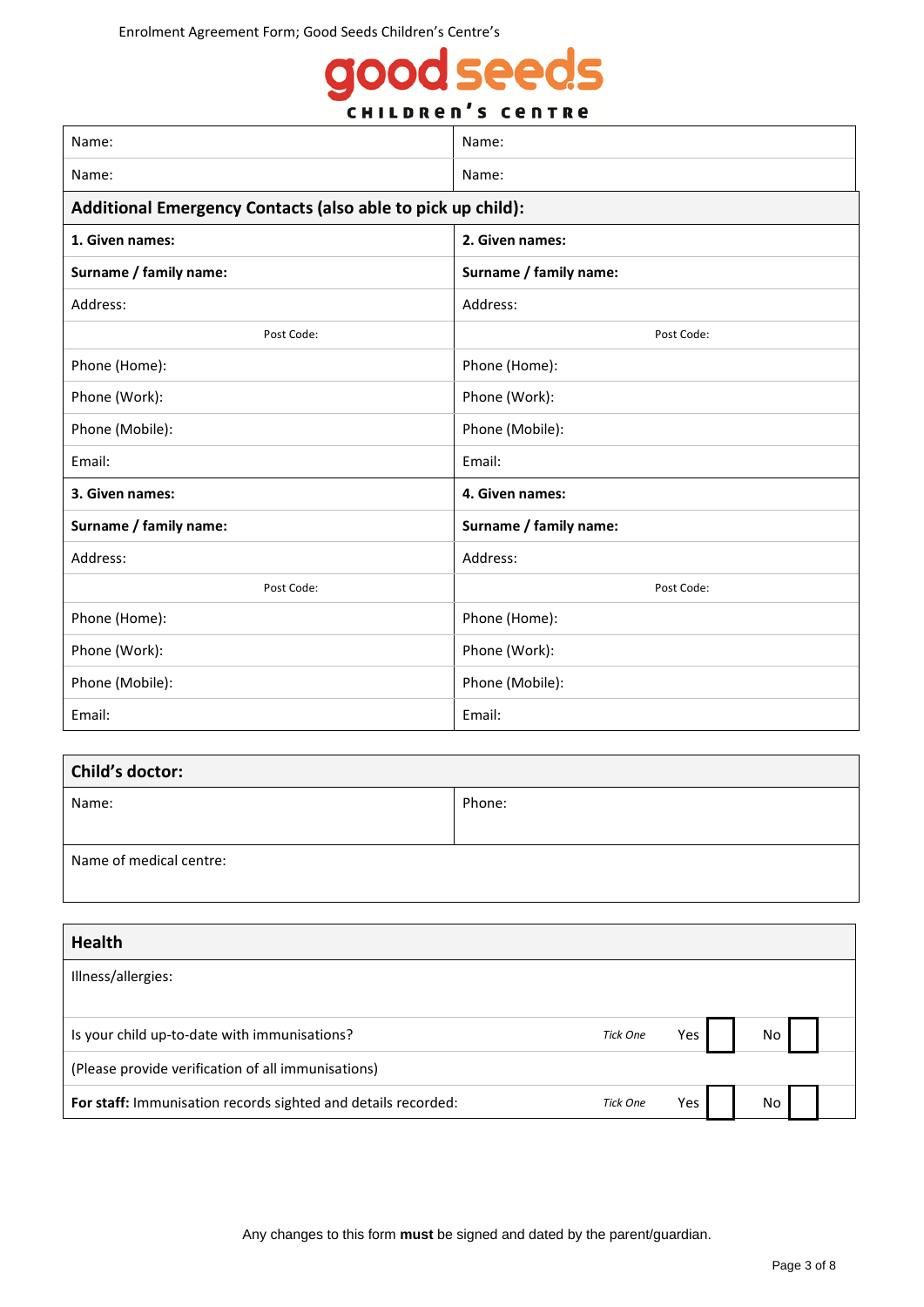

| <b>Medicine</b>                                                                                                                                                                                                                                                                                                                                                                                                        |  |  |  |  |  |  |
|------------------------------------------------------------------------------------------------------------------------------------------------------------------------------------------------------------------------------------------------------------------------------------------------------------------------------------------------------------------------------------------------------------------------|--|--|--|--|--|--|
| <b>Category (i) Medicines</b>                                                                                                                                                                                                                                                                                                                                                                                          |  |  |  |  |  |  |
| A category (i) medicine is a non- prescription preparation (such as arnica cream, antiseptic liquid, insect bite<br>treatment) that is not ingested, used for the "first aid treatment" of minor injuries and provided by the service and<br>kept in the first aid cabinet<br>Note: the service must provide specific information about the category (i) preparations that will be used.                               |  |  |  |  |  |  |
| Do you approve category (i) medicines to be used on your child?<br>Tick One<br>Yes<br>No.                                                                                                                                                                                                                                                                                                                              |  |  |  |  |  |  |
| Names/s of specific category (i) medicines that can be used on my child provided by the service                                                                                                                                                                                                                                                                                                                        |  |  |  |  |  |  |
|                                                                                                                                                                                                                                                                                                                                                                                                                        |  |  |  |  |  |  |
| Date $\_\_\_\_\_\_\_\_\_\_\$                                                                                                                                                                                                                                                                                                                                                                                           |  |  |  |  |  |  |
| <b>Category (ii) Medicines</b>                                                                                                                                                                                                                                                                                                                                                                                         |  |  |  |  |  |  |
| Category (ii) medicines are prescription (such as antibiotics, eye/ear drops etc) or non-prescription (such as<br>paracetamol liquid, cough syrup etc) medicine that is used for a specific period of time to treat a specific condition<br>or symptom, provided by a parent for the use of that child only or, in relation to Rongoa Maori (Maori plant<br>medicines) that is prepared by other adults at the service |  |  |  |  |  |  |
| I acknowledge that written authority from a parent is to be given at the beginning of each day a category (ii)<br>medicine is to be administered detailing what (name of medicine), how (method and dose) and when (time or<br>specific symptons/ circumstances medicine is to be given.                                                                                                                               |  |  |  |  |  |  |
|                                                                                                                                                                                                                                                                                                                                                                                                                        |  |  |  |  |  |  |
| <b>Category (iii) Medicines</b>                                                                                                                                                                                                                                                                                                                                                                                        |  |  |  |  |  |  |
| To be filled in if your child requires medication as part of an individual health plan for example for an ongoing<br>condition such as asthma or eczema etc. for the use of that child only                                                                                                                                                                                                                            |  |  |  |  |  |  |
| For staff: Individual health plan sighted and a copy taken: Tick one Yes<br>No.                                                                                                                                                                                                                                                                                                                                        |  |  |  |  |  |  |
| Name of medicine                                                                                                                                                                                                                                                                                                                                                                                                       |  |  |  |  |  |  |
| Method and dose of medicine                                                                                                                                                                                                                                                                                                                                                                                            |  |  |  |  |  |  |
| When does the medicine need to be taken: (State time or specific symptoms)                                                                                                                                                                                                                                                                                                                                             |  |  |  |  |  |  |
| Parent / Guardian Signature ____<br>Date $\_\_\_\_\_\_\_\_\_\_\$                                                                                                                                                                                                                                                                                                                                                       |  |  |  |  |  |  |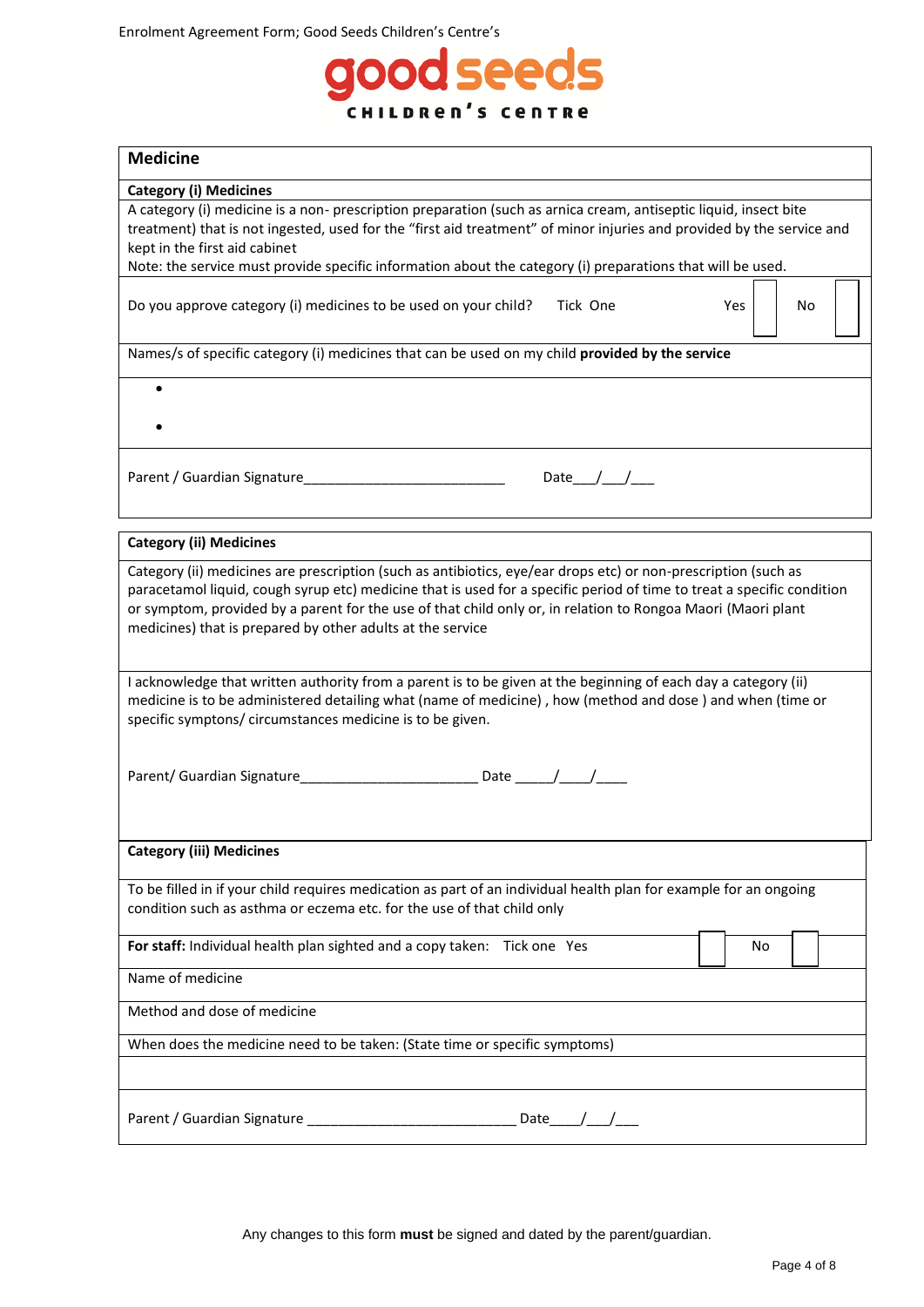

|                                                                            | <b>Other permissions</b>                                                                                                                                                  |        |         |                                  |                     |                                                |              |  |
|----------------------------------------------------------------------------|---------------------------------------------------------------------------------------------------------------------------------------------------------------------------|--------|---------|----------------------------------|---------------------|------------------------------------------------|--------------|--|
|                                                                            | Excursions: Staff / Children ratios Over 2yrs 1:5 & Under 2's 1:2                                                                                                         |        |         |                                  |                     |                                                |              |  |
|                                                                            | I give permission for my child to go on walks within 1km of the centre with appropriate staff/children ratios                                                             |        |         |                                  |                     |                                                |              |  |
|                                                                            | <b>Tick One</b><br><b>No</b><br>Yes                                                                                                                                       |        |         |                                  |                     |                                                |              |  |
|                                                                            | Date: ___/___/___                                                                                                                                                         |        |         |                                  |                     |                                                |              |  |
|                                                                            | Photo/video: I give permission for my child to be photographed for the purposes of assessment, evaluation,<br>learning and planning.                                      |        |         |                                  |                     |                                                |              |  |
|                                                                            | Tick One<br>Yes<br>No                                                                                                                                                     |        |         |                                  |                     |                                                |              |  |
|                                                                            | I give permission for my child to be photographed or videoed for purposes of marketing and media, e.g. Facebook,<br>website, and journalist.                              |        |         |                                  |                     |                                                |              |  |
|                                                                            | Tick One<br>Yes<br>No                                                                                                                                                     |        |         |                                  |                     |                                                |              |  |
|                                                                            |                                                                                                                                                                           |        |         |                                  |                     | Date: _____ /_____ / _____                     |              |  |
|                                                                            | I give permission for my child to be transported to and from the centre using our centre vans / or ride in a motor vehicle.<br>See our Transportation Policy              |        |         |                                  |                     |                                                |              |  |
| Tick One                                                                   | Yes  <br>No                                                                                                                                                               |        |         |                                  |                     |                                                |              |  |
|                                                                            |                                                                                                                                                                           |        |         |                                  | Date: ___/___/ ____ |                                                |              |  |
|                                                                            |                                                                                                                                                                           |        |         |                                  |                     |                                                |              |  |
|                                                                            | <b>Enrolment Details:</b>                                                                                                                                                 |        |         |                                  |                     |                                                |              |  |
|                                                                            | Date of Enrolment: $\_\_\_\_\_\_\_$                                                                                                                                       |        |         | Date of Entry: _____/____/ _____ |                     | Date of Exit: $\frac{1}{\sqrt{1-\frac{1}{2}}}$ |              |  |
|                                                                            | Please Note: 20 Hours ECE is for up to six hours per day, up to 20 hours per week and there must be no compulsory fees<br>when a child is receiving 20 Hours ECE funding. |        |         |                                  |                     |                                                |              |  |
| Days Enrolled:                                                             |                                                                                                                                                                           | Monday | Tuesday | Wednesday                        | Thursday            | Friday                                         |              |  |
| <b>Times Enrolled:</b>                                                     |                                                                                                                                                                           |        |         |                                  |                     |                                                | Total hours: |  |
| For 20 Hours ECE fill out boxes below with the hours attested e.g. 6 hours |                                                                                                                                                                           |        |         |                                  |                     |                                                |              |  |
| 20 Hours ECE at this<br>service                                            |                                                                                                                                                                           |        |         |                                  |                     |                                                | Total hours: |  |
| service                                                                    | 20 Hours ECE at another                                                                                                                                                   |        |         |                                  |                     |                                                | Total hours: |  |
|                                                                            | Date: ____/___/ ____                                                                                                                                                      |        |         |                                  |                     |                                                |              |  |
|                                                                            |                                                                                                                                                                           |        |         |                                  |                     |                                                |              |  |

Any changes to this form **must** be signed and dated by the parent/guardian.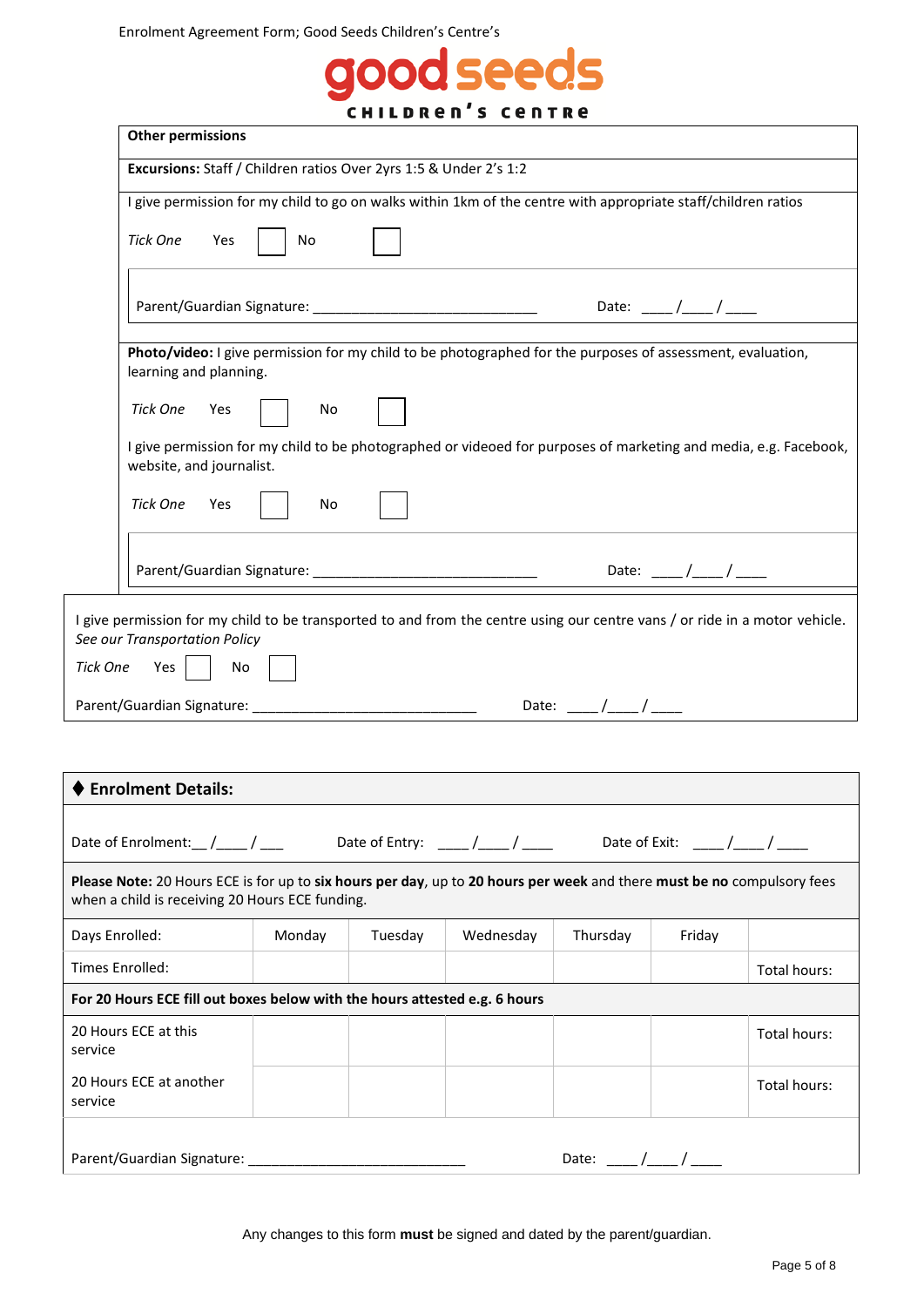## d seeds 000 **CHILDREN'S CENTRE**

| ♦ 20 Hours ECE Attestation:                                                                                                                                                                                                                                                                                                                        |                                        |  |  |  |  |  |
|----------------------------------------------------------------------------------------------------------------------------------------------------------------------------------------------------------------------------------------------------------------------------------------------------------------------------------------------------|----------------------------------------|--|--|--|--|--|
| Is your child receiving 20 Hours ECE for up to six hours per day, 20 hours per week at this service?<br>1.                                                                                                                                                                                                                                         |                                        |  |  |  |  |  |
|                                                                                                                                                                                                                                                                                                                                                    | <b>Tick One</b><br>No<br>Yes           |  |  |  |  |  |
| Is your child receiving 20 Hours ECE at any other services?<br>2.                                                                                                                                                                                                                                                                                  | Tick One<br>No<br>Yes                  |  |  |  |  |  |
| If yes to either or both of the above, please sign to confirm that:                                                                                                                                                                                                                                                                                |                                        |  |  |  |  |  |
| Your child does not receive more than 20 hours of 20 Hours ECE per week across all services.<br>٠                                                                                                                                                                                                                                                  |                                        |  |  |  |  |  |
| You authorise the Ministry of Education to make enquiries regarding the information provided in the Enrolment<br>٠<br>Agreement Form, if deemed necessary and to the extent necessary to make decisions about your child's eligibility<br>for 20 Hours ECE.                                                                                        |                                        |  |  |  |  |  |
| You consent to the early childhood education service providing relevant information to the Ministry of Education,<br>٠<br>and to other early childhood education services your child is enrolled at, about the information contained in this<br>box.                                                                                               |                                        |  |  |  |  |  |
|                                                                                                                                                                                                                                                                                                                                                    | Date: $\frac{1}{\sqrt{1-\frac{1}{2}}}$ |  |  |  |  |  |
| ♦ Dual Enrolment Declaration                                                                                                                                                                                                                                                                                                                       |                                        |  |  |  |  |  |
| I hereby declare that my child is/is not enrolled at another early childhood institution at the same times that he/she is<br>enrolled at Good Seeds Children's Centre                                                                                                                                                                              |                                        |  |  |  |  |  |
|                                                                                                                                                                                                                                                                                                                                                    | Date: $\frac{1}{\sqrt{1-\frac{1}{2}}}$ |  |  |  |  |  |
| ♦ Optional Charges:                                                                                                                                                                                                                                                                                                                                |                                        |  |  |  |  |  |
| Our service does not require optional charges                                                                                                                                                                                                                                                                                                      |                                        |  |  |  |  |  |
|                                                                                                                                                                                                                                                                                                                                                    |                                        |  |  |  |  |  |
| <b>Parent Declaration</b>                                                                                                                                                                                                                                                                                                                          |                                        |  |  |  |  |  |
| I declare that all the above information is true and correct to the best of my knowledge.                                                                                                                                                                                                                                                          |                                        |  |  |  |  |  |
| Date: ____/____/ _____                                                                                                                                                                                                                                                                                                                             |                                        |  |  |  |  |  |
| Fees<br>I agree to pay the centre fee of _______ per hour for all enrolled hours, not including 20 hours ECE<br>I acknowledge that fees relating to my child's attendance at centre must be paid within 14 days of the due date.<br>Outstanding fees must be paid in full, or this may affect your child's place on the roll<br>I agree to comply. |                                        |  |  |  |  |  |

Parent / Guardian Signature: \_\_\_\_\_\_\_\_\_\_\_\_\_\_\_\_\_\_\_\_\_\_\_\_\_\_\_\_\_\_\_\_\_Date: \_\_\_\_/\_\_\_\_\_/\_\_

Any changes to this form **must** be signed and dated by the parent/guardian.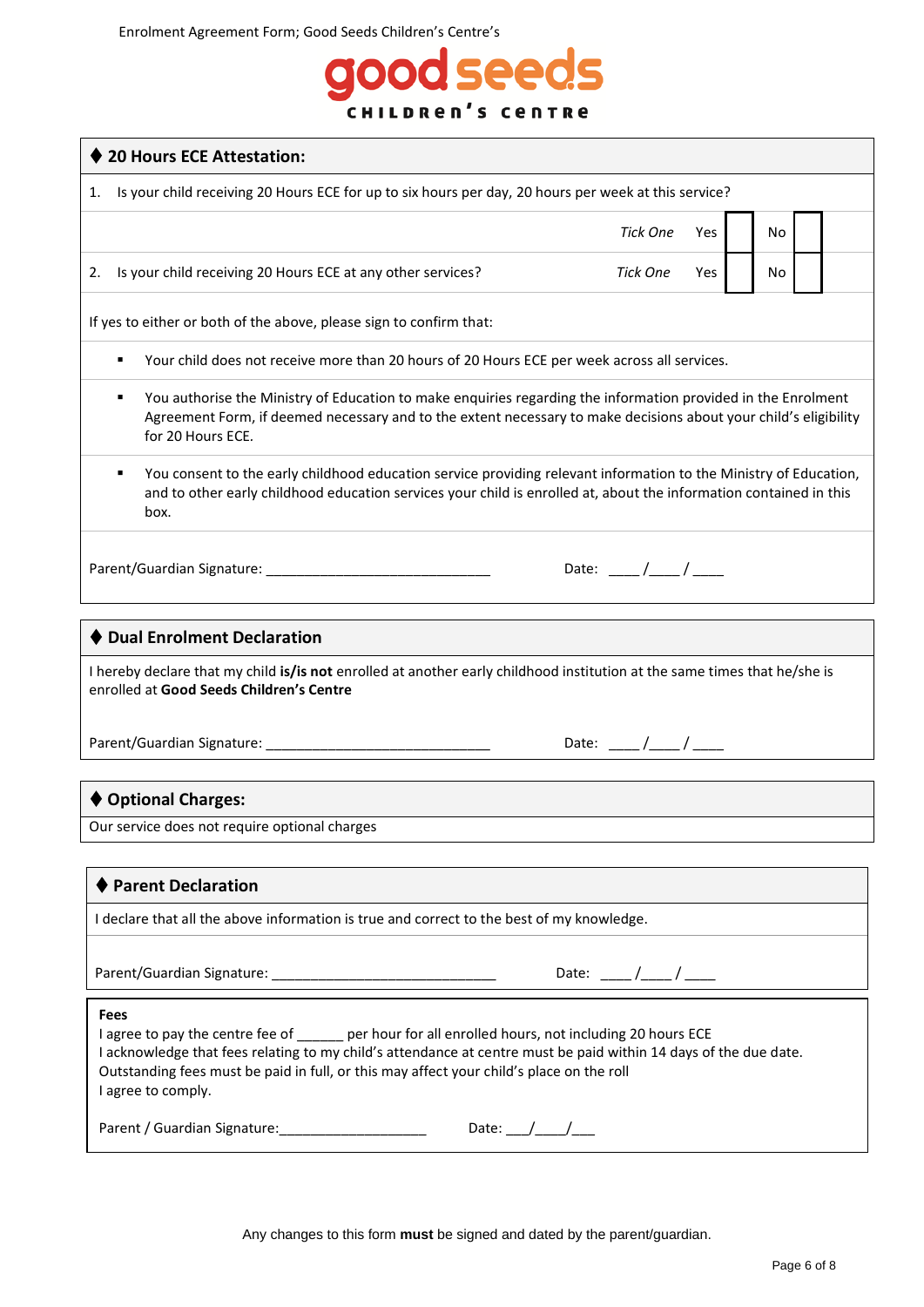

### **Statutory Holidays / Term Breaks**

This enrolment agreement is **inclusive/exclusive** of school term breaks. Good Seeds Children's Centre is not open on public holidays if they fall on a weekday.

**Policy Statement:** Good Seeds Children's centre has a number of policies that set out the procedures that are in place for the care and education of the children who attend. We strongly urge you to read these. The signing of this enrolment agreement form indicates that you will abide by the policies of this service, and understand how you can have input to policy review.

**Parent Information Book**: Please ensure you have read the information in the parent handbook as it covers such things as fee details, subsidies that are available to you and ways in which we can help you and your child settle into the service.

**Two weeks notice -** is required when your child is leaving. Please inform staff.

**Privacy statement:** All personal information on your child will be kept securely and remain confidential

\*Note our service will not require you to pay fees for the 20 hours ECE your child is receiving.

#### **\* Service Declaration**

On behalf of **Good Seeds Children's Centre**, I declare that this form has been checked and all relevant sections have been completed.

Service Provider Signature: \_\_\_\_\_\_\_\_\_\_\_\_\_\_\_\_\_\_\_\_\_\_\_\_\_\_\_\_\_ Date: \_\_\_\_ /\_\_\_\_ / \_\_\_\_